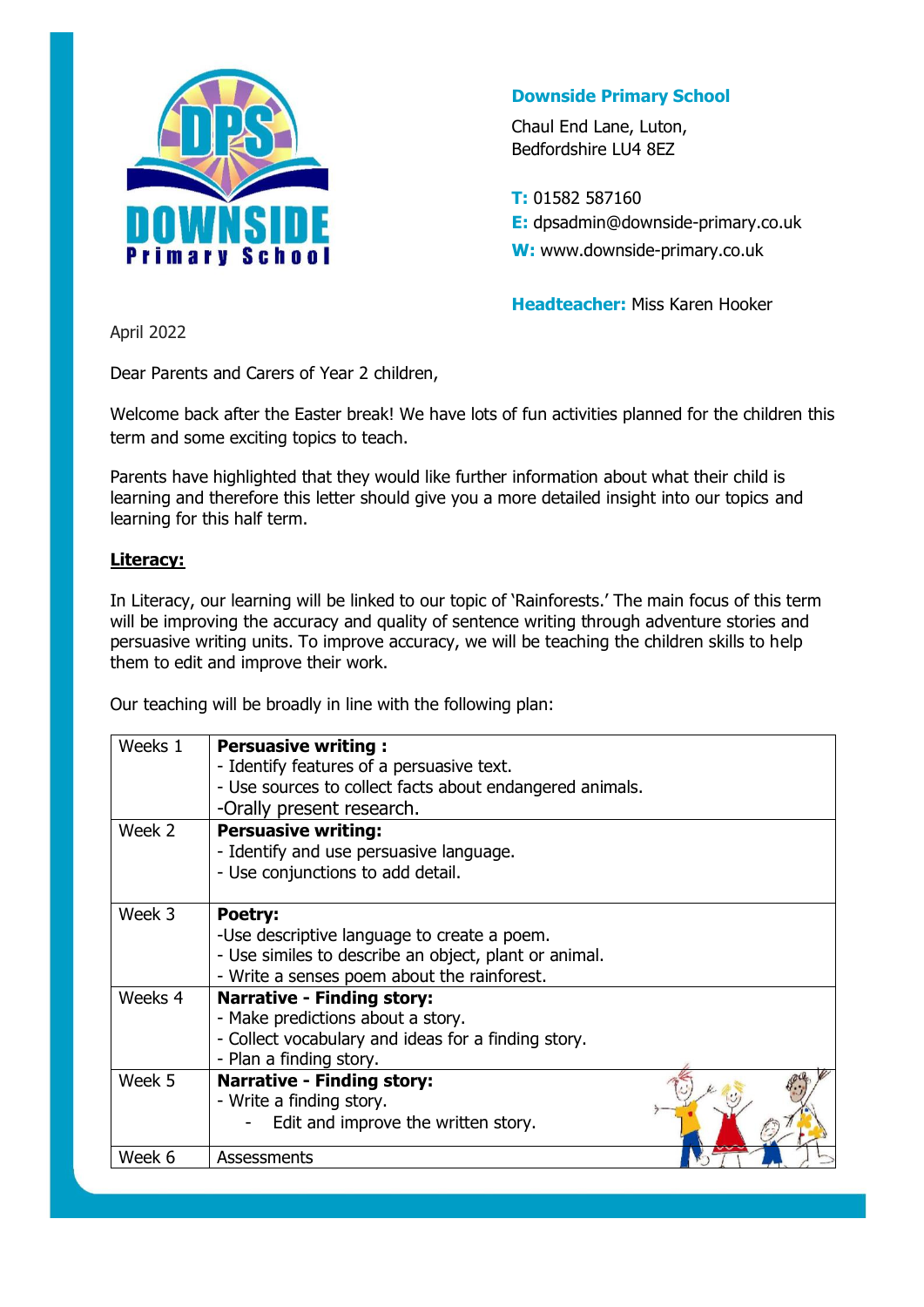### **Maths:**

In Maths, this half term, the children will continue to practise strategies to add, subtract, multiply and divide and use these skills to help them to reason, problem solve and spot patterns, We will also be exploring mass by measuring and comparing mass in standard and non-standard units.

Our teaching will be broadly in line with the following plan:

| Week 1 | <b>Addition and subtraction:</b>                                     |
|--------|----------------------------------------------------------------------|
|        | - Identify and use known number facts to find other facts.           |
|        | - Use empty number lines to add and subtract 2-digit numbers.        |
|        | -Solve one step and two step word problems.                          |
| Week 2 | <b>Addition and subtraction - Missing numbers:</b>                   |
|        | - Solve addition and subtraction missing number problems.            |
|        | - Solve more complex missing number problems E.g. $24 + 12 = 4 + 18$ |
| Week 3 | Measure - mass:                                                      |
|        | - Compare and order mass.                                            |
|        | -Measure mass in grams and kilograms.                                |
|        | -Solve problems using mass.                                          |
| Week 4 | <b>Multiplication and Division:</b>                                  |
|        | - Use strategies to multiply and divide.                             |
|        | - Use the inverse to find missing numbers.                           |
|        | -Solve complex problems.                                             |
| Week 5 | <b>Assessments</b>                                                   |
| Week 6 | <b>Place Value:</b>                                                  |
|        | -Partition 2-digit numbers in different ways.                        |
|        | -Find missing numbers.                                               |
|        | -Solve problems.                                                     |

### **Reading**

During reading lessons, we will be studying the book 'The Great Kapok Tree' by Lynne Cherry. The children will explore vocabulary and events in the story and they will have the opportunity to practise retrieval and inference skills to answer questions.

### **Science**

In Science, we will be using sources (books, photographs …) to learn about habitats. The children will be taught that living things live in habitats to which they are suited. Using simple scientific language, they will be taught to describe how animals only thrive if they have the right food and shelter in their habitat. We also recognise that animals and plants are dependent on each other through learning the structure of a food chain. Additionally, they will explore how animals may lose food and shelter and cease to thrive if the plants in their environment change.

### **Geography**

In Geography this half term, we will be studying similarities and differences between a small area of the United Kingdom (Luton) and a small area of a non-European country (Amazonia). The children will develop their understanding of physical and human geography by comparing weather patterns, physical features and human features between the two areas. We will continue to develop the children's skills in using maps, atlases, globes and compass directions to locate Luton and Amazonia alongside the world's continents and oceans.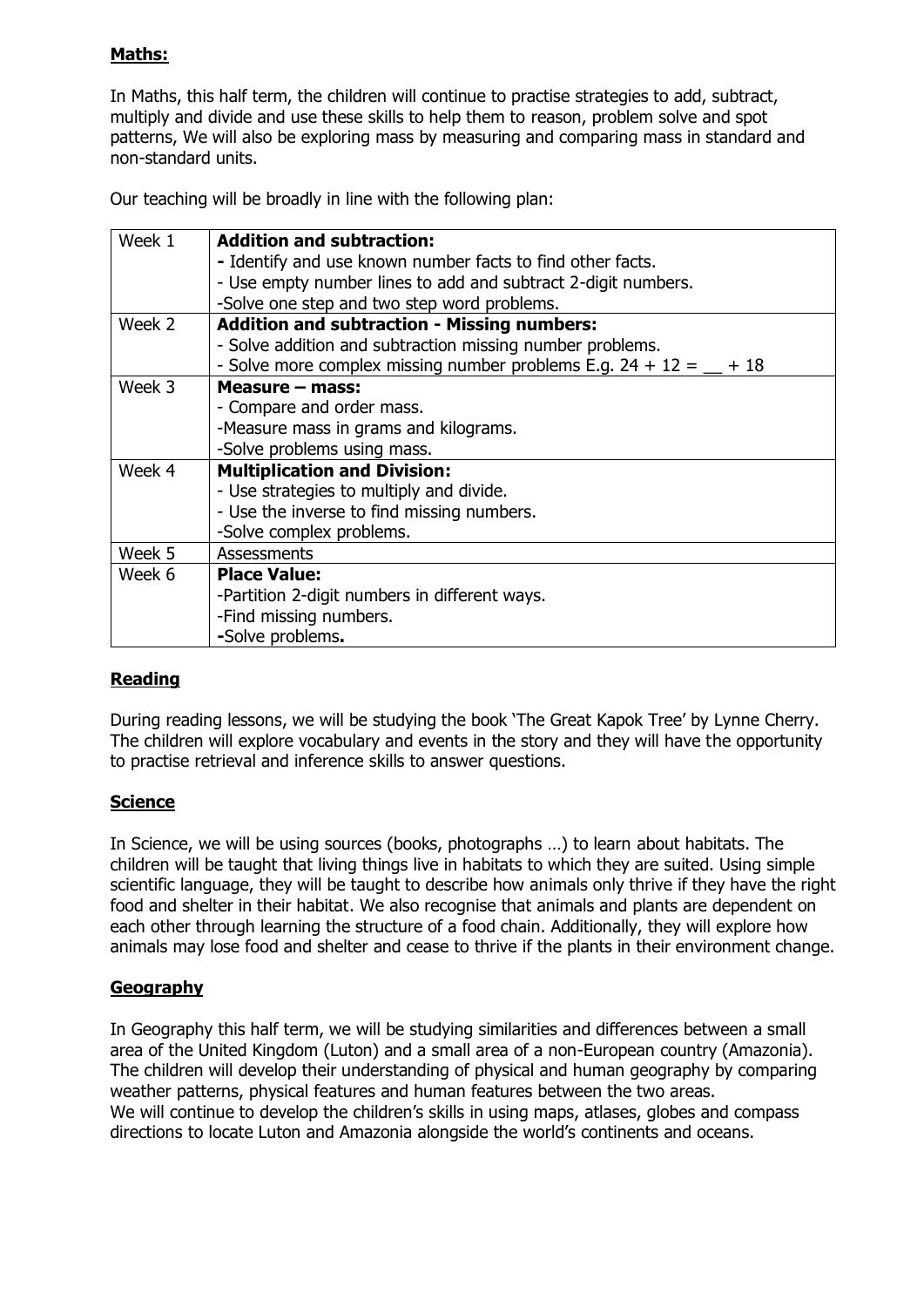# **RE**

R.E. will allow the children to think, talk and explore questions about how we should care about the Earth and why this matters. The children will learn about the Creation story and different religious viewpoints on caring for the world. They will be able to give reasons why everyone (religious and non-religious) should look after the natural world.

# **ICT**

Our ICT unit this half term is data handling. The topic will begin with children creating a branching database using their own questions. They will be taught what a branching database is and how to create these with and without technology. This will allow them to understand the impact technology can have on time-saving. They will use their branching database to identify mini-beasts within school. Children will then collect data, based on the mini-beasts, and form a range of charts online. They will not only be taught how to create a range of charts but also link this to prior knowledge in maths so they are able to interpret them. Finally, they will need to record themselves explaining what their data shows, recapping recording skills from previous years.

## **Art**

In Art, we will be making sculptures inspired by the artist Mano Kellner. The children will be taught to use a range of materials and techniques to create their sculpture. They will have the opportunity to practise their skills in making simple plans and to shape, arrange, cut and join objects to make a sculpture of the rainforest.

### **Music**

During music lessons, the children will be learning about traditional music and songs and start to combine music and art.

## **PE**

Indoor P.E. will help children to develop a range of skills in preparation for sports day. During outdoor lessons, the children will be developing their skills in football.

### **Homework**

Thank you to all the children who have been completing their homework on Google Classroom. This half term, we will continue to set Literacy and Numeracy homework on Google Classroom. Remember, that your child can either edit the work online or send a photo of the work they have completed on paper. This will be accompanied by weekly spellings and reading books. We look forward to seeing the children's work this term.

#### **Assessments**

Finally, most of you will know that the children will be taking some assessment tasks this term which will inform the teacher assessments at the end of Year 2. These are kept as 'low-key' as possible and no child will be expected to continue with a task if they are struggling. You can help your child by continuing to support them in their reading, learning of number facts and times tables and by ensuring that they are in school every day.

The Year 2 team are looking forward to exploring these exciting topics with the children!